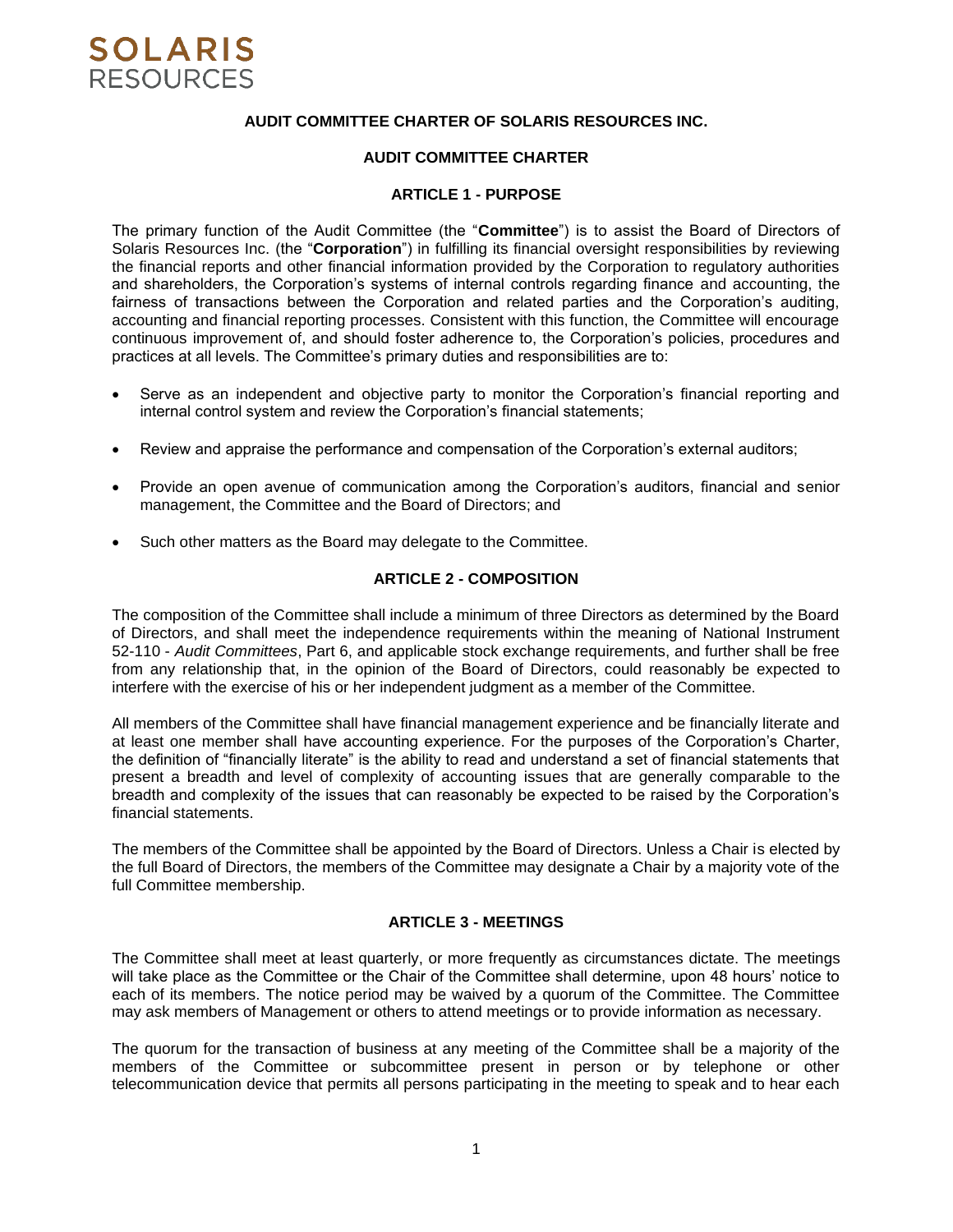other. Decisions by the Committee will be by the affirmative vote of a majority of the members of the Committee, or by consent resolutions in writing signed by each member of the Committee.

The Committee shall prepare and maintain minutes of its meetings, and periodically report to the Board of Directors regarding such matters as are relevant to the Committee's discharge of its responsibilities, and shall report in writing on request of the Chairman of the Board. As part of its duty to foster open communication, the Committee will meet at least annually with the Chief Financial Officer and the external auditors in separate sessions.

#### **ARTICLE 4 - SUBCOMMITTEES**

The Committee may form and delegate authority to one or more subcommittees, which may consist of one or more members, as it deems necessary or appropriate from time to time under the circumstances. The quorum for the transaction of business at any meeting of the Subcommittee shall be a majority of the members of the subcommittee.

# **ARTICLE 5 - RESPONSIBILITIES AND DUTIES**

To fulfill its responsibilities and duties, the Committee shall:

## 5.1 **Financial Reporting Processes**

- (a) Review and recommend to the Board for approval the Corporation's annual and interim (quarterly) financial statements, MD&A, and any annual and interim earnings-related press releases, before the Corporation publicly discloses this information and any reports or other material financial information that are submitted to any governmental body, stock exchange or to the public, including any certification, report, opinion, or review rendered by the external auditors.
- (b) Ensure that the Corporation has the proper systems and procedures, internal controls over financial reporting, information technology systems, and disclosure controls and procedures in place so that the Corporation's financial statements, MD&A, and other financial reports, other financial information, including all Corporation disclosure of financial information extracted or derived from the Corporation's financial statements and other reports, satisfy all legal and regulatory requirements. The Audit Committee shall periodically assess the adequacy of such systems, procedures and controls.
- (c) In consultation with the external auditors, review with management the integrity of the Corporation's financial reporting process, both internal and external.
- (d) In connection with the annual audit, review material written matters between the external auditors and management, such as management letters, schedules of unadjusted differences and analyses of alternative assumptions, estimates or generally accepted accounting methods.
- (e) Consider the external auditors' judgments about the quality and appropriateness of the Corporation's accounting principles, practices and internal controls as applied in its financial reporting.
- (f) Consider and approve, if appropriate, changes to the Corporation's auditing and accounting principles, practices and internal controls over financial reporting as suggested by the external auditors and management.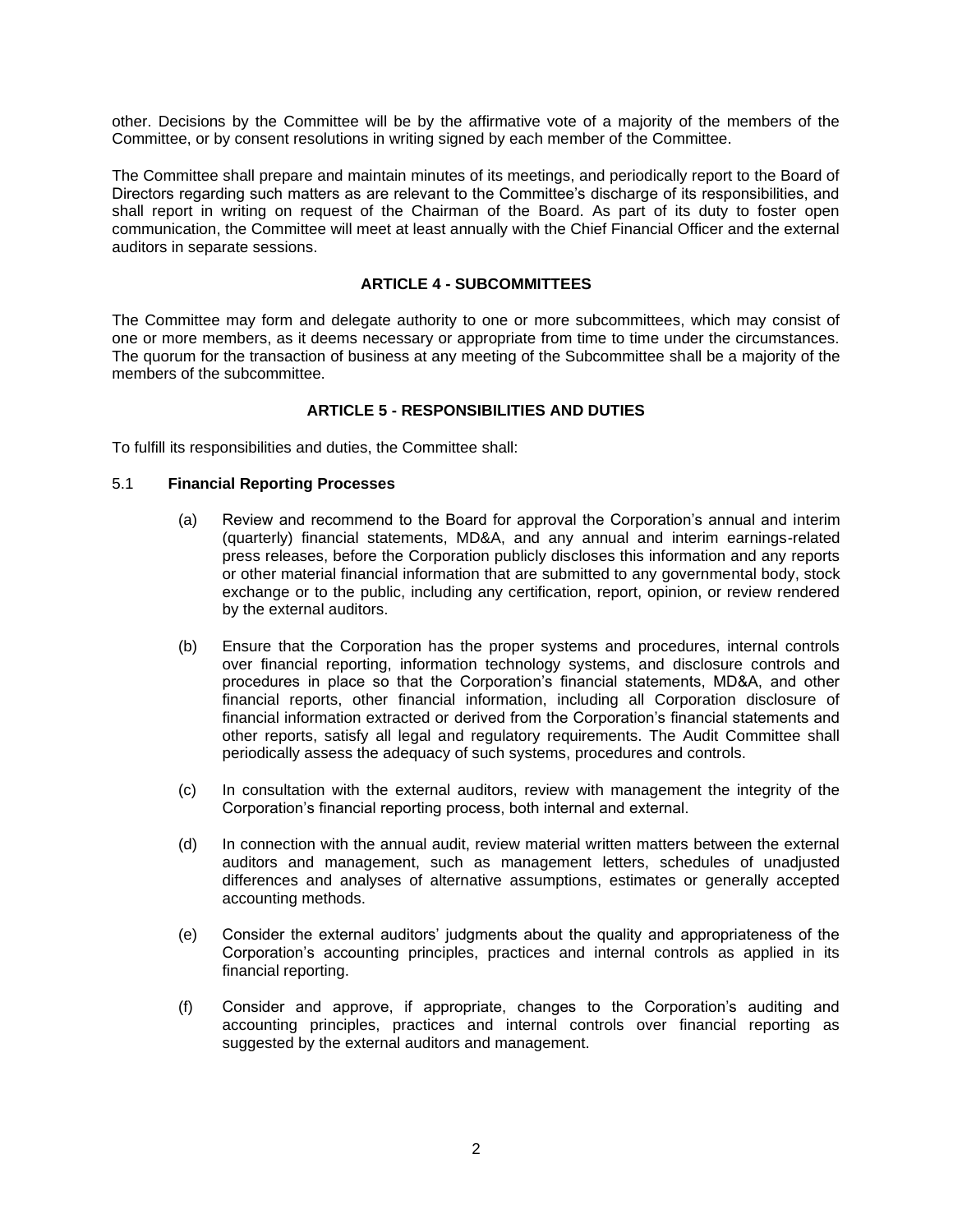- (g) Review significant judgments made by management in the preparation of the financial statements and the view of the external auditors as to appropriateness of such judgments.
- (h) Following completion of the annual audit, review separately with management and the external auditors any significant difficulties encountered during the course of the audit, including any restrictions on the scope of work or access to required information.
- (i) Review and assist in the resolution of any significant disagreement between management and the external auditors in connection with the preparation of the financial statements and financial reporting generally.
- (j) Review with the external auditors and management the extent to which changes and improvements in financial or accounting practices have been implemented.
- (k) Review certification processes relating to preparation and filing of reports and financial information.
- (l) Establish procedures for the receipt, retention and treatment of complaints or concerns received by the Corporation regarding accounting, internal accounting controls or auditing matters, and for the confidential, anonymous submission by employees of the Corporation of concerns regarding questionable accounting or auditing matters.
- (m) Review with management financial and earnings guidance provided to analysts and rating agencies.

#### 5.2 **External Auditors**

- (a) Review annually the performance of the external auditors who shall be ultimately accountable to the Board of Directors and the Committee as representatives of the shareholders of the Corporation.
- (b) Obtain annually a formal written statement by the external auditors setting forth all relationships between the external auditors and the Corporation, consistent with Independence Standards Board Standard 1, and confirming that the external auditors are registered and in good standing with the Canadian Public Accounting Board.
- (c) Review and discuss with the external auditors any disclosed relationships or services that may affect the objectivity and independence of the external auditors.
- (d) Take, or recommend that the Board of Directors take, appropriate action to oversee the independence of the external auditors.
- (e) Recommend to the Board of Directors the selection and, where applicable, the replacement of the external auditors nominated annually for shareholder approval.
- (f) At each meeting, consult with the external auditors, without the presence of management, about the quality of the Corporation's accounting principles, internal controls and the completeness and accuracy of the Corporation's financial statements.
- (g) Review and approve the Corporation's hiring policies regarding partners, employees and former partners and employees of the present and former external auditors of the Corporation.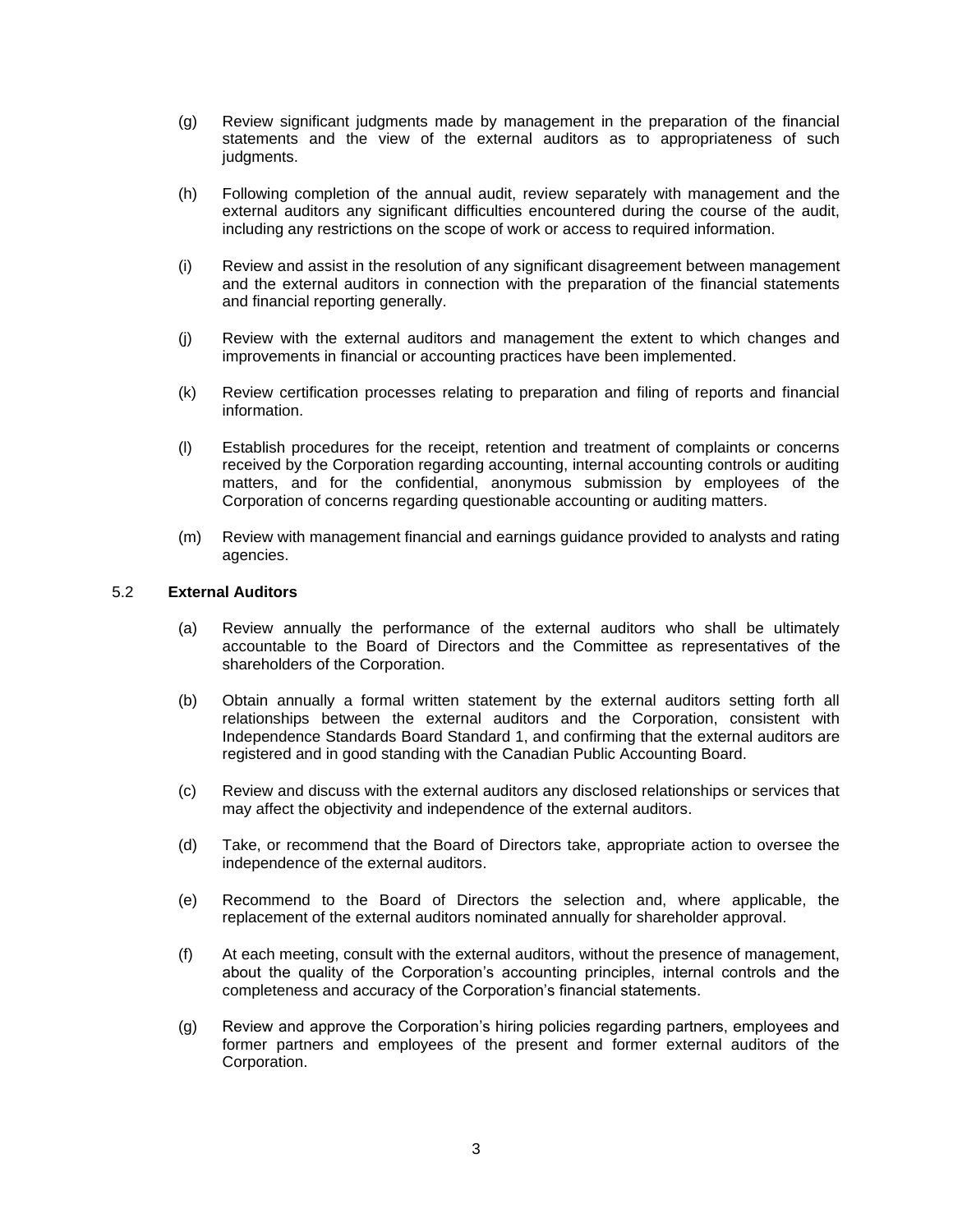- (h) Review with management and the external auditors the audit plan for the year-end financial statements, the intended template for such statements and oversee the audit.
- (i) Review and pre-approve all audit and audit-related services and the fees and other compensation related thereto, and any non-audit services provided by the Corporation's external auditors and the fees and other compensation related thereto in excess of \$50,000.

The pre-approval requirement is waived with respect to the provision of non-audit services if:

- (j) the aggregate amount of all such non-audit services provided to the Corporation constitutes not more than five percent of the total amount of fees paid by the Corporation to its external auditors during the fiscal year in which the non-audit services are provided;
- (k) such services were not recognized by the Corporation at the time of the engagement to be non-audit services; and
- (l) such services are promptly brought to the attention of the Committee by the Corporation and approved, prior to the completion of the audit, by the Committee or by one or more members of the Committee who are members of the Board of Directors to whom authority to grant such approvals has been delegated by the Committee.

Provided the pre-approval of the non-audit services is presented to the Committee's first scheduled meeting following such approval such authority may be delegated by the Committee to one or more independent members of the Committee.

## **ARTICLE 6 - OTHER RESPONSIBILITIES**

- (a) Review with management the Corporation's major financial risk exposure, including a regular review of the top risks identified by management, and the policies and practices adopted by the Corporation.
- (b) Review for fairness any proposed related-party transactions and make recommendations to the Board of Directors whether any such transactions should be approved.
- (c) Recommend to the Compensation & Corporate Governance Committee the qualifications and criteria for membership on the Committee.
- (d) The Committee may retain and terminate the services of outside specialists, counsel, accountants or other consultants and advisors to the extent it deems appropriate and shall have the sole authority to approve their fees and other retention terms. The Corporation shall provide for appropriate funding, as determined by the Committee, for payment to any advisors retained by the Committee.
- (e) The Committee shall evaluate its own performance at least annually and recommend to the Compensation and Corporate Governance Committee the qualifications and criteria for membership on the Committee.
- (f) Perform other activities related to this Charter as requested by the board of directors.
- (g) Review annually the adequacy of this Charter and recommend appropriate revisions to the Board of Directors.